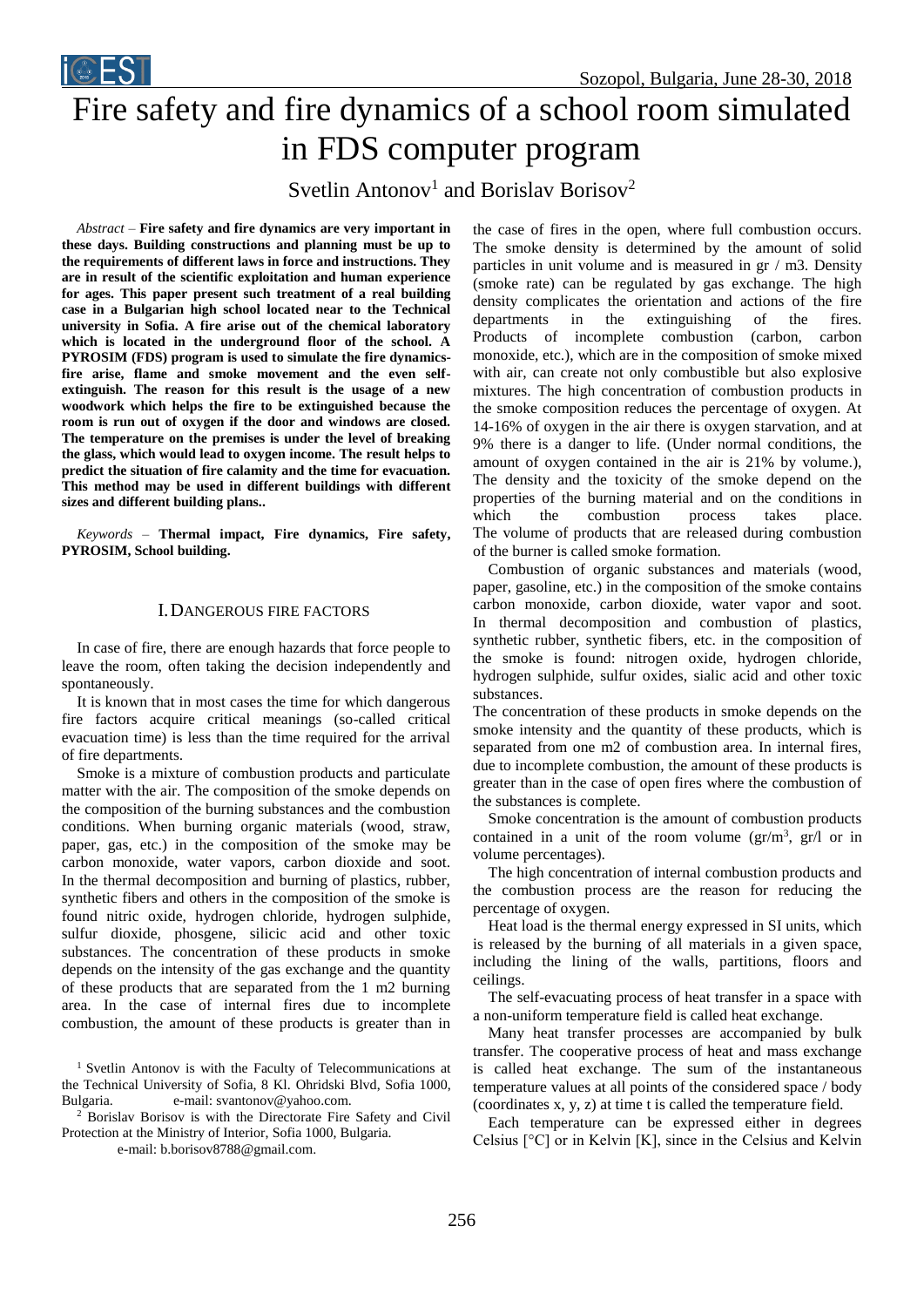

rocks the linear dimensions corresponding to one degree are the same.

The temperature field can be characterized by isothermal surfaces - a geometric location of points with the same temperature at a given time. Isothermal surfaces corresponding to different temperatures cannot cross. They are either closed or ending on the surface of the body. When crossing a plane (for example, in a drawing), isothermal surfaces leave traces in the form of families of curves isotherms.

The fire is a collection of time-consuming processes. The dynamics of the phenomenon and the impacts on structures in case of fire are described by the non-stationary heat exchange equations.

The density of the heat flow is proportional to the temperature gradient. The energy transfer is always from a higher location to a place with a lower temperature and continues until equilibrium is reached [1].

In the case of a fire, a process of non-stationary heat transfer from a moving environment (gas) to a solid medium (building structure) through a separating surface is realized. Temperature influence on a structure for each point of fire development in a building is quantified by the density of the heat flow to the surface of the elements (the amount of heat passing per unit of time over a unit of area of an isothermal surface.

Temperature mode is the change in the average volume temperature over time [1]. Normalized temperature modes represent either a steadily increasing time function (continuous fuel delivery, eg standard fire) or an increase followed by a constant stretch (hydrocarbon and external fire curve). There is still no international technical consensus on the issue of harmonizing the conditions for thermal radiation in the implementation of standardized temperature regimes. In the conditions of a free (non-extinguishing) fire in buildings, the temperature rises, after reaching the maximum for a short time, it holds approximately a constant value, followed by a drop due to the burning of the fire load. The standard temperature curve adopted for international scale (ISO 834) (for Bulgaria BDS 6316-81) simulates the period of active combustion of fire in a room containing solid combustible materials with a calorific value Hu =  $20.9$  [MJ / kg] and a mass burning rate equal to  $13.9.10^{-3}$  [kg / (m<sup>2</sup>.s)]. The idea of a standard fire curve arises in 1903, the computation formula was proposed by Briton S.N. Ingberg in 1928, in 1961 was adopted by ISO. Mathematical models for the determination of temperature regime of fire in buildings provide the possibility to predict the change of the dangerous factors of the real object phenomenon and the transition from a comparative assessment of the fire hazard of the building materials / structures (based on the standard fire) to its forecasting of the actual operating conditions Attempts for a mathematical description of fire behavior date back to 1737 and continue to this day due to the complexity of the physico-chemical processes accompanying the phenomenon.

Knowledge of fire regulations in premises is the basis for solving issues related to the fire resistance of building

structures, providing evacuation, expert assessment of buildings, etc. Integral analysis of the fire by experimentally determined aggregate characteristics provides sufficient accuracy for building practice. Differential analysis of the phenomenon is more detailed but requires the application of equations of the solid environment mechanics (including the rheological law of Stokes), the Fourier heat law, the laws of diffusion and radiation transmission in the gaseous environment, etc. The system of equations describing the change in density, pressure, temperature and composition of the gaseous medium in time / space is complex / difficult to solve [2].

The normative fire load is the sum of the temporary (burning content of the temporary load in buildings) and constant (the combustible content of the building elements, including linings / coatings) [2].

In the norms of Switzerland, Great Britain, Sweden, France, etc., as well as in the European Union Construction Design Guide, the classification of the thermal potential [MJ/m<sup>2</sup>] of the normative temporary fire load, determined according to the functional purpose of premises.

### II. DYNAMICS OF THE INTERNAL FIRE PHENOMENON IN NON-HERMETIC BUILDINGS

The development of the fire involves spreading the burning process on the fire load and changing the parameters of the phenomenon in space and time. A good picture of the free development of a fire in a room is as follows. After combustion occurs at a point in the volume of the room, flame propagation on the surface of a burning material causes a sequence of continuous flames of the gases / vapors released from the material. In the initial period the dimensions of the area of the fire are small and the combustion develops at the expense of the air in the local volume.

After heating the surface of the enclosing structures begins to radiate heat. The floor temperature increases from the thermal conductivity. The ceiling and the walls are heated by the convective gas streams, a convective gas jet is formed above the hearth. Gas exchange between the combustion zone and the air from the room volume is established. The area and the thermal impact of the fire are increasing.

On combustion, the substances emit a volume of gas larger than the volume of air required to burn per unit mass. The pressure in the room increases, the glazing is heated and destroyed (at an average temperature of 480 - 580 ° C). The airflow increases sharply, air exchange is established with the outside environment or adjacent premises, the fire parameters are intensified.

The development of the fire accelerates to a certain limit, then ceases due either to the exhaustion of the fuel or to the insufficient speed of the exhaust air.

In the period of active combustion, 70 - 80% of the fire load is absorbed and the maximum gas temperature is reached.

An important role in studying gas exchange processes is the knowledge of the fluid dynamics.

In case of a fire, it is necessary to consider a number of additional factors that affect the gas exchange: the weight of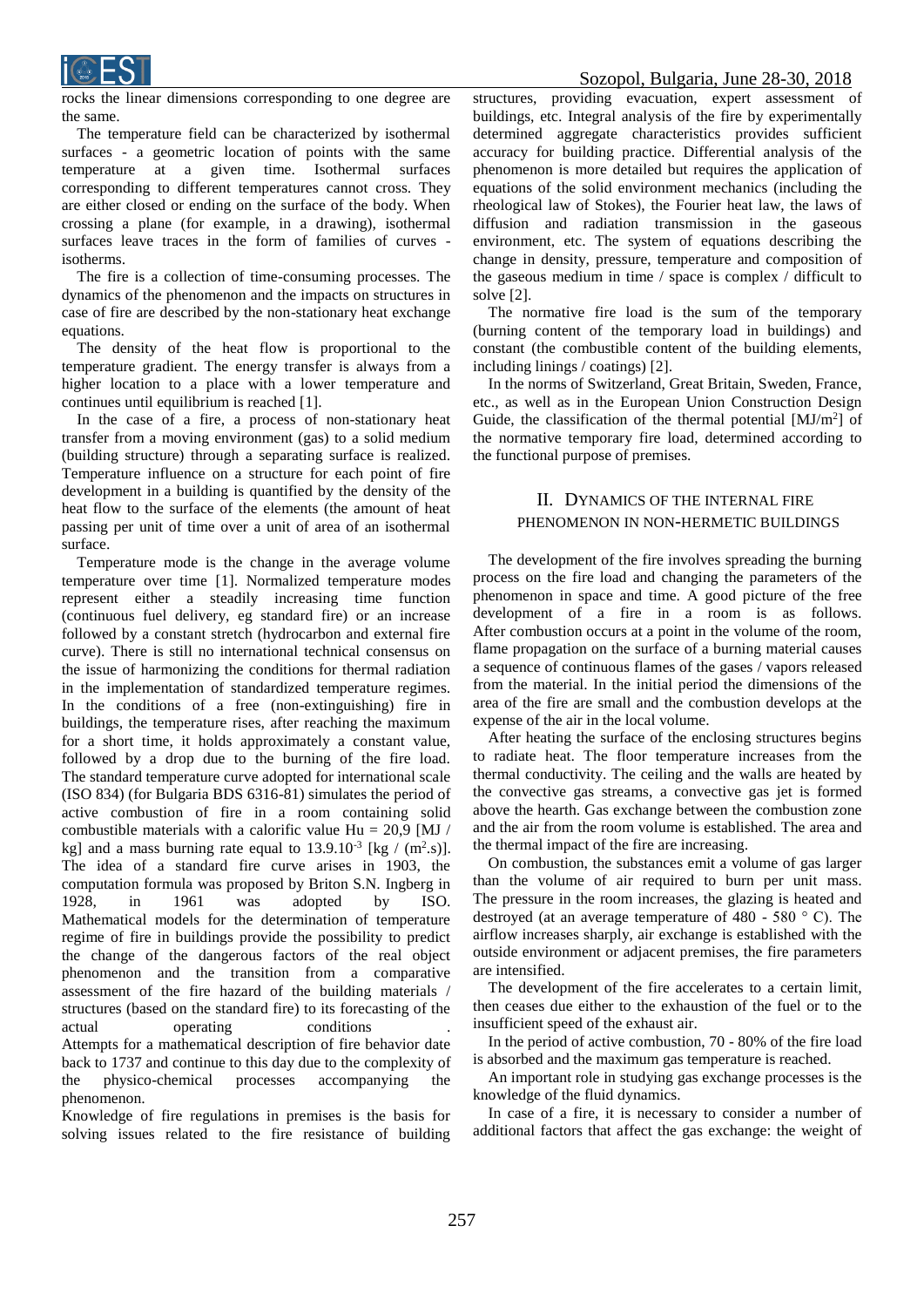

the burned material, the rate of change of the room temperature, etc. It is also known that in small sections of the inlet and inlet openings, and at a high rate of increase in room temperature, overpressure may occur in relation to the outside air. These features must be known because of their great practical significance.

#### III. COMPUTER MODELLING OF FIRE

PyroSim - is the user interface of Fire Dynamics Simulator (FDS) software [3]. FDS model can predict the spread of smoke, temperature, carbon monoxide and other hazards during a same a fire. The results of the simulation are used to ensure the safety of the buildings in the design, to determine the safety of existing buildings, to reconstruct fires in the investigations, and to assist in the training of firefighters.

Fire processes are very complex and complex phenomena consisting of combustion, radiation, strong turbulence, processes, and is related to physical and chemical processes as well as phase transformations.

Contemporary requirements for the occurrence and development of fires are based on numerical simulations. They allow, using minimal means, to anticipate the course of the fire, resp. Smoke formation on the building volume, the increase of the combustion during the fire, including eventually the development.

The use of computer modeling of fires and precise fire protection analyzes has become increasingly applicable in recent years, with prognostic capabilities covering a wide range of applications. In general, basic algebraic ratios can be included in modeling and simulation of fire to determine model zone parameters and computational fluid dynamics (field models) that are used to predict or report different firefighting phenomena within established set of boundary conditions.

In recent years, computer fire simulation has been used as the economically cheapest method to study the processes of fire development and their visualization. This approach is particularly applicable in the case of fires in tunnels, car parks and buildings, because full-scale ground fire experiments in these structures can cause serious damage to the material and technical base. Nowadays, the development of the fire environment allows for a relatively good knowledge of fluid and gas dynamics.

Existing software tools provided by CFD simulators also allow them to visualize their development. The use of (fluid mechanics) of theoretical CFD and its practical knowledge has a wide application in aerodynamics, fluid dynamics, combustion engineering and other areas. CFDs have been applied over the last decades. In these models, the field of fire is divided into separate fire zones, so each of these current processes is self-contained. The theoretical basis of these methods consists of the laws of mass and energy conservation. The whole space is divided into two spatially homogeneous zones: the warm upper volume containing heat and smoke, and the lower part significantly less affected by heat and smoke. For each zone, mass and energy balances are implemented with additional

models describing other physical processes such as the development of fire through doors, windows and other technological openings, radiation and convective heat transfer and solid fuel pyrolysis.

Computational Hydrodynamic (CFD) models were introduced in the 1990s and have reached significant development and relatively widespread use in various areas of human activity. The rapid growth of computational calculation resources has led to the development of CFD based field models by solving the Reynolds equations, an average format of the Novae-Stokes equations. The use of CFD models is allowed to describe fires in complex geometries involving a wide variety of physical phenomena related to the development of the fire.

In the FDS model, low-speed, thermal-driven equations are solved. FDS solves the numerical form of the Nova-Stockx equations, suitable smoke and heat spreaders in a fire. The equations in the FDS are presented as a set of so-called private differential equations with appropriate simplifications and approximations.

Basic equations of mass, time and energy conservation of Newtonian gas are equations relating to the dynamics of the gas mixture.

This class of equations and their variations are Anderson's, which represent a set of private differential equations consisting of six equations with six unknowns, all of which are functions of three spatial dimensions and time: the density, the three components of velocity, temperature and pressure. Full calculation can be simultaneously considered as a Direct Numerical Simulation in which sputtering members are calculated directly or with the help of Large Eddy Simulation (LES) in which large-scale swirling movements are computed directly and at the same time modeling network scattering processes. The numeric algorithm is shaped so that LES becomes DNS when the network is cleared. Most FDS applications are LES.

The FDS version accepts that the pressure may vary from volume to volume. In the case of a given volume inside the computing sphere, it is isolated from the other volumes, except for a fluid leak, for example from ventilation ducts, it is referred to as "zone pressure" and assigned a given origin pressure.

#### IV. DESCRIPTION OF THE PROGRAM PYROSIM

PyroSim - is the user interface of Fire Dynamics Simulator (FDS) software [3]. The FDS model can predict the spread of smoke, temperature, and other hazards during a fire. The results of the simulation are used to ensure the safety of the buildings in the design, to determine the safety of existing buildings, to reconstruct fires in the investigations, and to assist in the training of firefighters.

FDS - a powerful fire simulation tool developed by the National Institute of Standards and Technology (NIST). The program allows you to enter interactive input data and validate the source file format for FDS.

PyroSim provides convenient tools for creating geometry in 2D and 3D mode, such as diagonal walls, to facilitate drawing, object grouping, flexible display setup, and copy and